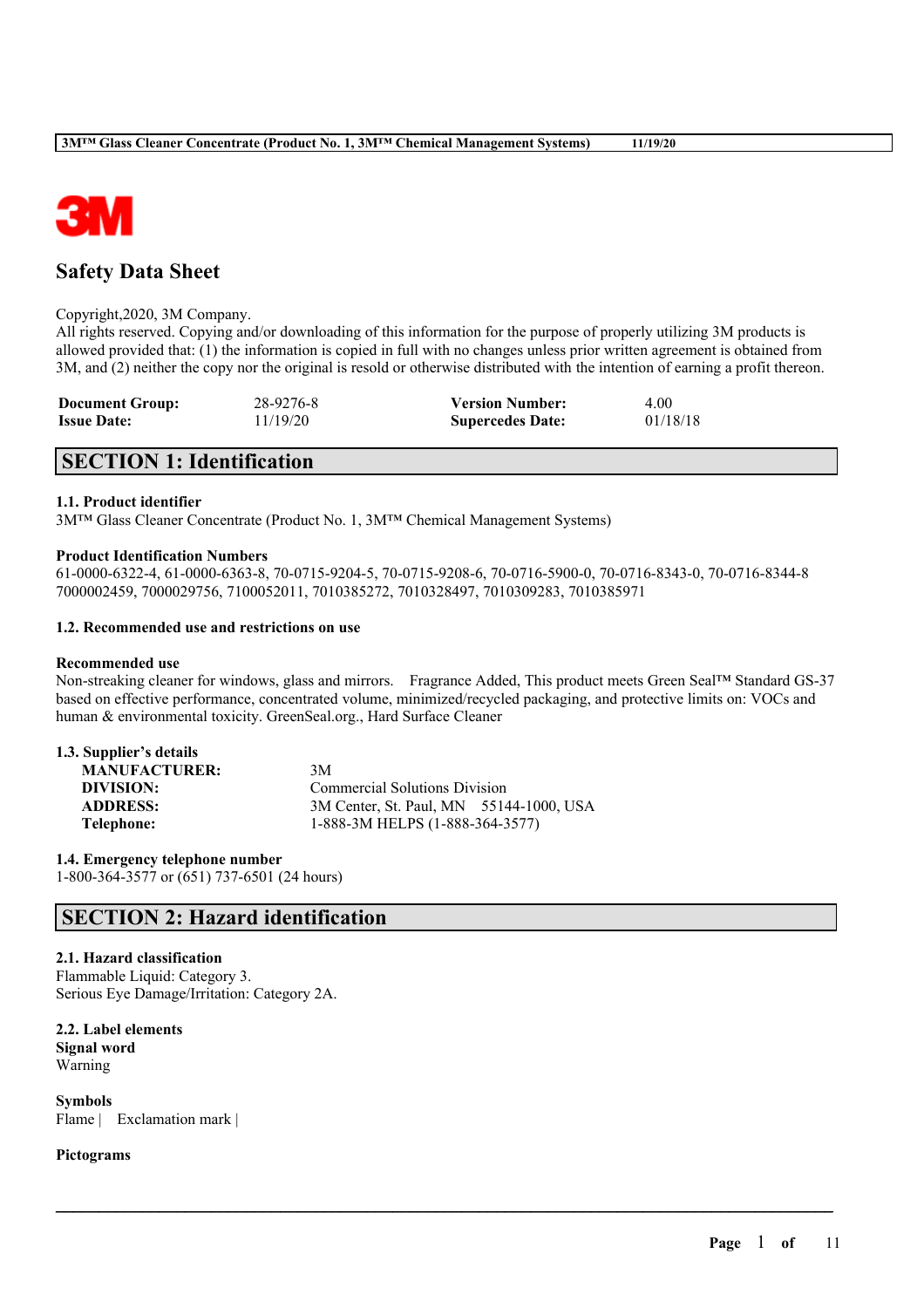

**Hazard Statements** Flammable liquid and vapor.

Causes serious eye irritation.

## **Precautionary Statements**

### **Prevention:**

Keep away from heat/sparks/open flames/hot surfaces. - No smoking. Ground/bond container and receiving equipment. Use only non-sparking tools. Take precautionary measures against static discharge. Keep container tightly closed. Use explosion-proof electrical/ventilating/lighting equipment. Wear protective gloves and eye/face protection. Wash thoroughly after handling.

### **Response:**

IF ON SKIN (or hair): Take off immediately all contaminated clothing. Rinse skin with water/shower.

IF IN EYES: Rinse cautiously with water for several minutes. Remove contact lenses, if present and easy to do. Continue rinsing.

If eye irritation persists: Get medical advice/attention.

In case of fire: Use a fire fighting agent suitable for flammable liquids such as dry chemical or carbon dioxide to extinguish.

## **Storage:**

Store in a well-ventilated place. Keep cool.

## **Disposal:**

Dispose of contents/container in accordance with applicable local/regional/national/international regulations.

# **SECTION 3: Composition/information on ingredients**

| Ingredient                   | <b>C.A.S. No.</b> | $%$ by Wt                   |
|------------------------------|-------------------|-----------------------------|
| <b>WATER</b>                 | 7732-18-5         | 90 Trade Secret *<br>$60 -$ |
| Decyl Glucoside              | 68515-73-1        | 3 - 8 Trade Secret *        |
| Isopropanol                  | $67-63-0$         | 3 - 7 Trade Secret *        |
| Lauryl Glucoside             | 110615-47-9       | 1 - 5 Trade Secret *        |
| POTASSIUM CARBONATE          | 584-08-7          | $0.5 - 1.5$ Trade Secret *  |
| <b>SODIUM LAURYL SULFATE</b> | $151 - 21 - 3$    | 1 - 1.5 Trade Secret *      |
| Fragrance                    | Trade Secret*     | <1 Trade Secret *           |
| <b>GLYCERIN</b>              | $56 - 81 - 5$     | $0.1 - 0.5$ Trade Secret *  |
| Acid Blue 9                  | 3844-45-9         | $\leq$ 0.01 Trade Secret *  |

\*The specific chemical identity and/or exact percentage (concentration) of this composition has been withheld as a trade secret.

 $\mathcal{L}_\mathcal{L} = \mathcal{L}_\mathcal{L} = \mathcal{L}_\mathcal{L} = \mathcal{L}_\mathcal{L} = \mathcal{L}_\mathcal{L} = \mathcal{L}_\mathcal{L} = \mathcal{L}_\mathcal{L} = \mathcal{L}_\mathcal{L} = \mathcal{L}_\mathcal{L} = \mathcal{L}_\mathcal{L} = \mathcal{L}_\mathcal{L} = \mathcal{L}_\mathcal{L} = \mathcal{L}_\mathcal{L} = \mathcal{L}_\mathcal{L} = \mathcal{L}_\mathcal{L} = \mathcal{L}_\mathcal{L} = \mathcal{L}_\mathcal{L}$ 

# **SECTION 4: First aid measures**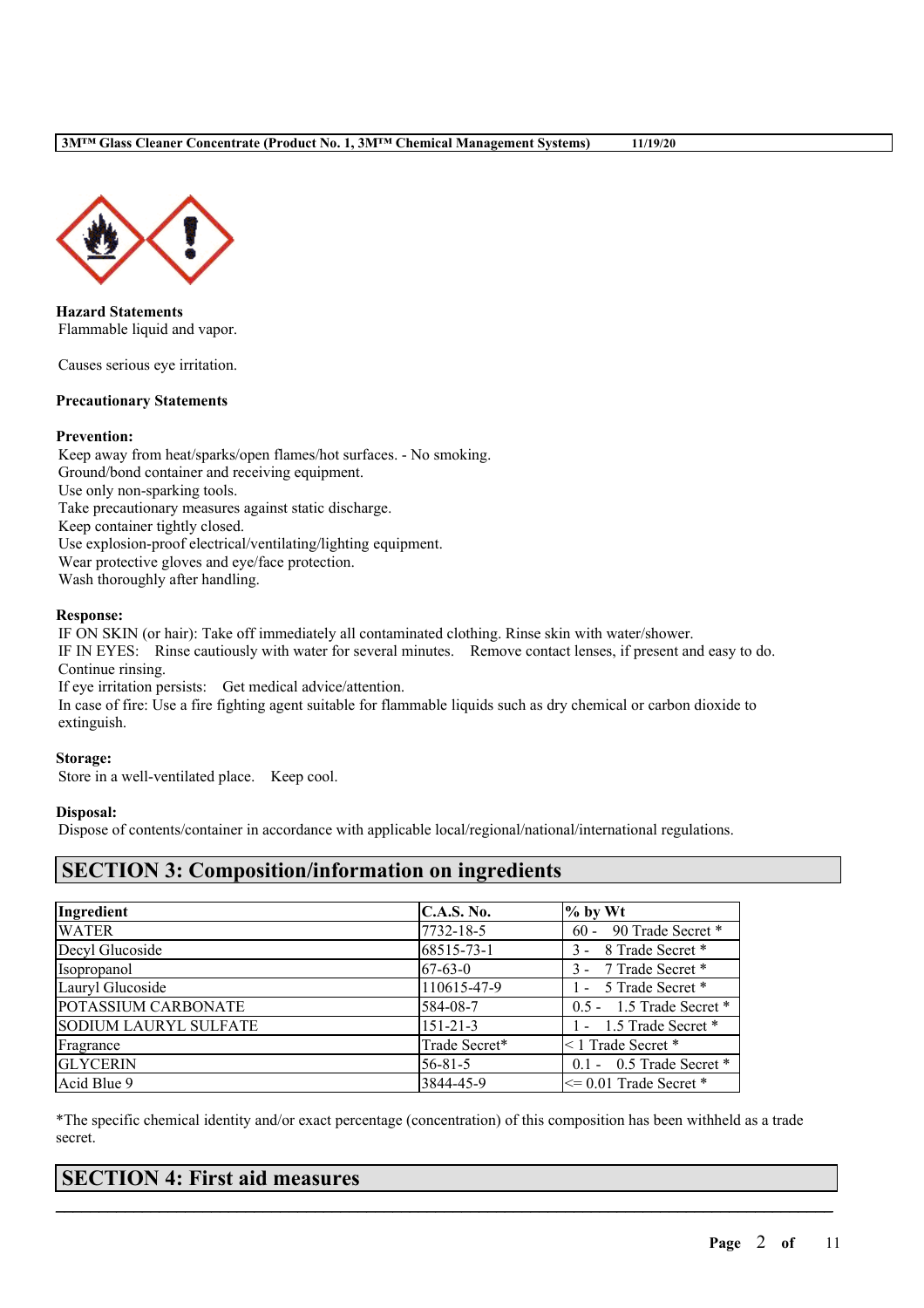### **4.1. Description of first aid measures**

#### **Inhalation:**

Remove person to fresh air. If you feel unwell, get medical attention.

#### **Skin Contact:**

Immediately wash with soap and water. Remove contaminated clothing and wash before reuse. If signs/symptoms develop, get medical attention.

### **Eye Contact:**

Immediately flush with large amounts of water. Remove contact lenses if easy to do. Continue rinsing. Get medical attention.

### **If Swallowed:**

Rinse mouth. If you feel unwell, get medical attention.

### **4.2. Most important symptoms and effects, both acute and delayed**

See Section 11.1. Information on toxicological effects.

#### **4.3. Indication of any immediate medical attention and special treatment required** Not applicable

# **SECTION 5: Fire-fighting measures**

### **5.1. Suitable extinguishing media**

In case of fire: Use a fire fighting agent suitable for flammable liquids such as dry chemical or carbon dioxide to extinguish.

## **5.2. Special hazards arising from the substance or mixture**

Closed containers exposed to heat from fire may build pressure and explode.

## **Hazardous Decomposition or By-Products**

| <b>Substance</b> | <b>Condition</b>  |
|------------------|-------------------|
| Carbon monoxide  | During Combustion |
| Carbon dioxide   | During Combustion |

## **5.3. Special protective actions for fire-fighters**

Water may not effectively extinguish fire; however, it should be used to keep fire-exposed containers and surfaces cool and prevent explosive rupture. Wear full protective clothing, including helmet, self-contained, positive pressure or pressure demand breathing apparatus, bunker coat and pants, bands around arms, waist and legs, face mask, and protective covering for exposed areas of the head.

# **SECTION 6: Accidental release measures**

## **6.1. Personal precautions, protective equipment and emergency procedures**

Evacuate area. Keep away from heat/sparks/open flames/hot surfaces. - No smoking. Use only non-sparking tools. Ventilate the area with fresh air. For large spill, or spills in confined spaces, provide mechanical ventilation to disperse or exhaust vapors, in accordance with good industrial hygiene practice. Warning! A motor could be an ignition source and could cause flammable gases or vapors in the spill area to burn or explode. Refer to other sections of this SDS for information regarding physical and health hazards, respiratory protection, ventilation, and personal protective equipment.

#### **6.2. Environmental precautions**

Avoid release to the environment. For larger spills, cover drains and build dikes to prevent entry into sewer systems or bodies of water.

 $\mathcal{L}_\mathcal{L} = \mathcal{L}_\mathcal{L} = \mathcal{L}_\mathcal{L} = \mathcal{L}_\mathcal{L} = \mathcal{L}_\mathcal{L} = \mathcal{L}_\mathcal{L} = \mathcal{L}_\mathcal{L} = \mathcal{L}_\mathcal{L} = \mathcal{L}_\mathcal{L} = \mathcal{L}_\mathcal{L} = \mathcal{L}_\mathcal{L} = \mathcal{L}_\mathcal{L} = \mathcal{L}_\mathcal{L} = \mathcal{L}_\mathcal{L} = \mathcal{L}_\mathcal{L} = \mathcal{L}_\mathcal{L} = \mathcal{L}_\mathcal{L}$ 

**Page** 3 **of** 11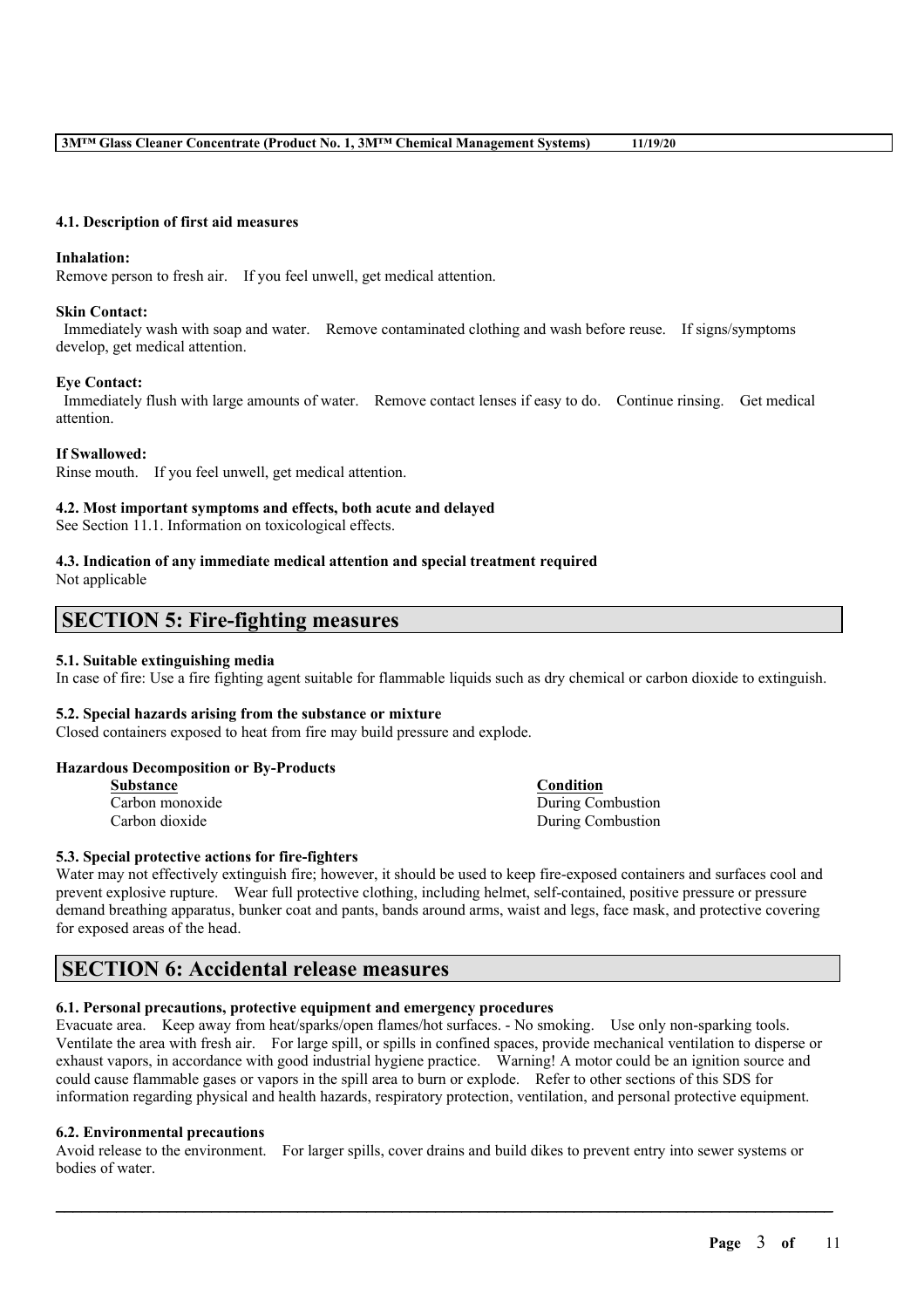| 3M <sup>™</sup> Glass Cleaner Concentrate (Product No. 1, 3M <sup>™</sup> Chemical Management Systems) | 11/19/20 |
|--------------------------------------------------------------------------------------------------------|----------|
|                                                                                                        |          |

## **6.3. Methods and material for containment and cleaning up**

Contain spill. Cover spill area with a fire extinguishing foam that is resistant to polar solvents. Working from around the edges of the spill inward, cover with bentonite, vermiculite, or commercially available inorganic absorbent material. Mix in sufficient absorbent until it appears dry. Remember, adding an absorbent material does not remove a physical, health, or environmental hazard. Collect as much of the spilled material as possible using non-sparking tools. Place in a metal container approved for transportation by appropriate authorities. Clean up residue with water. Seal the container. Dispose of collected material as soon as possible in accordance with applicable local/regional/national/international regulations.

# **SECTION 7: Handling and storage**

## **7.1. Precautions for safe handling**

This product is not intended to be used without prior dilution as specified on the product label. Avoid eye contact. For industrial/occupational use only. Not for consumer sale or use. Grounding or safety shoes with electrostatic dissipating soles (ESD) are not required with a chemical dispensing system. Keep out of reach of children. Keep away from heat/sparks/open flames/hot surfaces. - No smoking. Use only non-sparking tools. Take precautionary measures against static discharge. Avoid breathing dust/fume/gas/mist/vapors/spray. Do not eat, drink or smoke when using this product. Wash thoroughly after handling. Avoid release to the environment. Avoid contact with oxidizing agents (eg. chlorine, chromic acid etc.) Wear low static or properly grounded shoes. To minimize the risk of ignition, determine applicable electrical classifications for the process using this product and select specific local exhaust ventilation equipment to avoid flammable vapor accumulation. Ground/bond container and receiving equipment if there is potential for static electricity accumulation during transfer.

## **7.2. Conditions for safe storage including any incompatibilities**

Store in a well-ventilated place. Keep cool. Keep container tightly closed. Store away from acids. Store away from oxidizing agents.

# **SECTION 8: Exposure controls/personal protection**

## **8.1. Control parameters**

## **Occupational exposure limits**

If a component is disclosed in section 3 but does not appear in the table below, an occupational exposure limit is not available for the component.

| Ingredient         | <b>C.A.S. No.</b> | Agency       | Limit type                                         | <b>Additional Comments</b> |
|--------------------|-------------------|--------------|----------------------------------------------------|----------------------------|
| <b>GLYCERIN</b>    | $56 - 81 - 5$     | IOSHA        | TWA(as total dust):15                              |                            |
|                    |                   |              | $mg/m3$ ; TWA(respirable                           |                            |
|                    |                   |              | fraction): $5 \text{ mg/m}$                        |                            |
| <i>Isopropanol</i> | 67-63-0           | <b>ACGIH</b> | TWA:200 ppm;STEL:400 ppm   A4: Not class. as human |                            |
|                    |                   |              |                                                    | l carcin                   |
| <i>s</i> opropanol | $67-63-0$         | <b>OSHA</b>  | $TWA:980$ mg/m $3(400$ ppm)                        |                            |

ACGIH : American Conference of Governmental Industrial Hygienists

AIHA : American Industrial Hygiene Association

CMRG : Chemical Manufacturer's Recommended Guidelines

OSHA : United States Department of Labor - Occupational Safety and Health Administration

TWA: Time-Weighted-Average

STEL: Short Term Exposure Limit

CEIL: Ceiling

#### **8.2. Exposure controls**

# **8.2.1. Engineering controls**

NOTE: When used with a chemical dispensing system as directed, special ventilation is not required. Use general dilution ventilation and/or local exhaust ventilation to control airborne exposures to below relevant Exposure Limits and/or control dust/fume/gas/mist/vapors/spray. If ventilation is not adequate, use respiratory protection equipment. Use explosion-proof ventilation equipment.

 $\mathcal{L}_\mathcal{L} = \mathcal{L}_\mathcal{L} = \mathcal{L}_\mathcal{L} = \mathcal{L}_\mathcal{L} = \mathcal{L}_\mathcal{L} = \mathcal{L}_\mathcal{L} = \mathcal{L}_\mathcal{L} = \mathcal{L}_\mathcal{L} = \mathcal{L}_\mathcal{L} = \mathcal{L}_\mathcal{L} = \mathcal{L}_\mathcal{L} = \mathcal{L}_\mathcal{L} = \mathcal{L}_\mathcal{L} = \mathcal{L}_\mathcal{L} = \mathcal{L}_\mathcal{L} = \mathcal{L}_\mathcal{L} = \mathcal{L}_\mathcal{L}$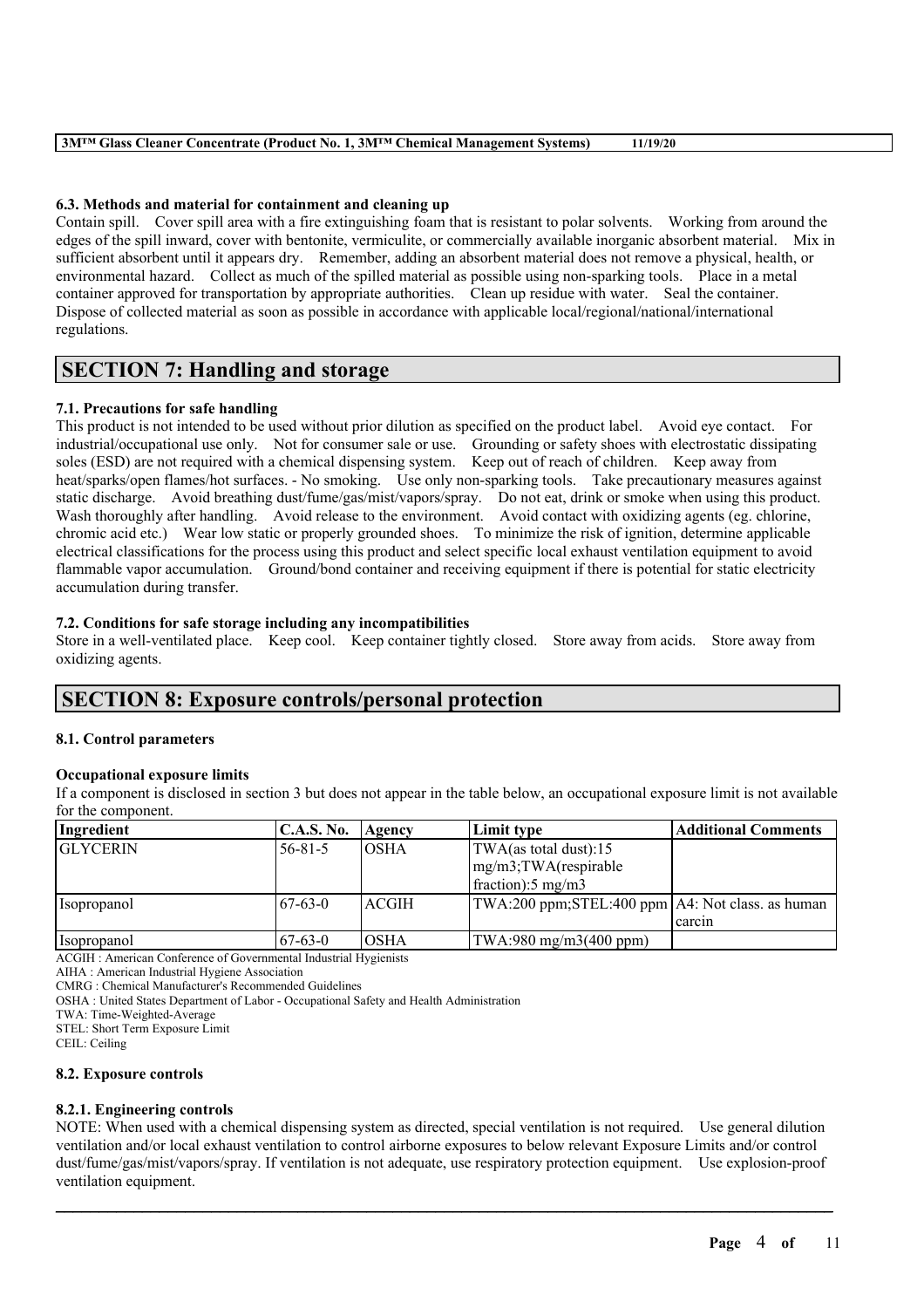## **8.2.2. Personal protective equipment (PPE)**

### **Eye/face protection**

NOTE: When used with a chemical dispensing system as directed, eye contact with the concentrate is not expected to occur. If the product is not used with a chemical dispensing system or if there is an accidental release, wear protective eye/face protection.

If product is not used with a chemical dispensing system or if there is an accidental release:

Select and use eye/face protection to prevent contact based on the results of an exposure assessment. The following eye/face protection(s) are recommended:

Indirect Vented Goggles

### **Skin/hand protection**

NOTE: When used with a chemical dispensing system as directed, skin contact with the concentrate is not expected to occur. If product is not used with a chemical dispensing system or if there is an accidental release:

Select and use gloves and/or protective clothing approved to relevant local standards to prevent skin contact based on the results of an exposure assessment. Selection should be based on use factors such as exposure levels, concentration of the substance or mixture, frequency and duration, physical challenges such as temperature extremes, and other use conditions. Consult with your glove and/or protective clothing manufacturer for selection of appropriate compatible gloves/protective clothing.

Note: Nitrile gloves may be worn over polymer laminate gloves to improve dexterity. Gloves made from the following material(s) are recommended: Polymer laminate

#### **Respiratory protection**

NOTE: When used with a chemical dispensing system as directed, respiratory protection is not required.

If product is not used with a chemical dispensing system or if there is an accidental release:

An exposure assessment may be needed to decide if a respirator is required. If a respirator is needed, use respirators as part of a full respiratory protection program. Based on the results of the exposure assessment, select from the following respirator type(s) to reduce inhalation exposure:

Half facepiece or full facepiece air-purifying respirator suitable for organic vapors and particulates

For questions about suitability for a specific application, consult with your respirator manufacturer.

# **SECTION 9: Physical and chemical properties**

## **9.1. Information on basic physical and chemical properties**

| Appearance                     |                                                                                        |  |
|--------------------------------|----------------------------------------------------------------------------------------|--|
| <b>Physical state</b>          | Liquid                                                                                 |  |
| Color                          | Blue, Violet                                                                           |  |
| <b>Specific Physical Form:</b> | Liquid                                                                                 |  |
| Odor                           | Apple                                                                                  |  |
| <b>Odor threshold</b>          | No Data Available                                                                      |  |
| pН                             | 11.4                                                                                   |  |
| <b>Melting point</b>           | Not Applicable                                                                         |  |
| <b>Boiling Point</b>           | $300 \text{°F}$                                                                        |  |
| <b>Flash Point</b>             | [Test Method:Closed Cup] [Details:Does not sustain]<br>$120 \text{ }^{\circ} \text{F}$ |  |
|                                | combustion, ASTM D-4206.]                                                              |  |
| <b>Evaporation rate</b>        | Not Applicable                                                                         |  |
| Flammability (solid, gas)      | Not Applicable                                                                         |  |
| <b>Flammable Limits(LEL)</b>   | No Data Available                                                                      |  |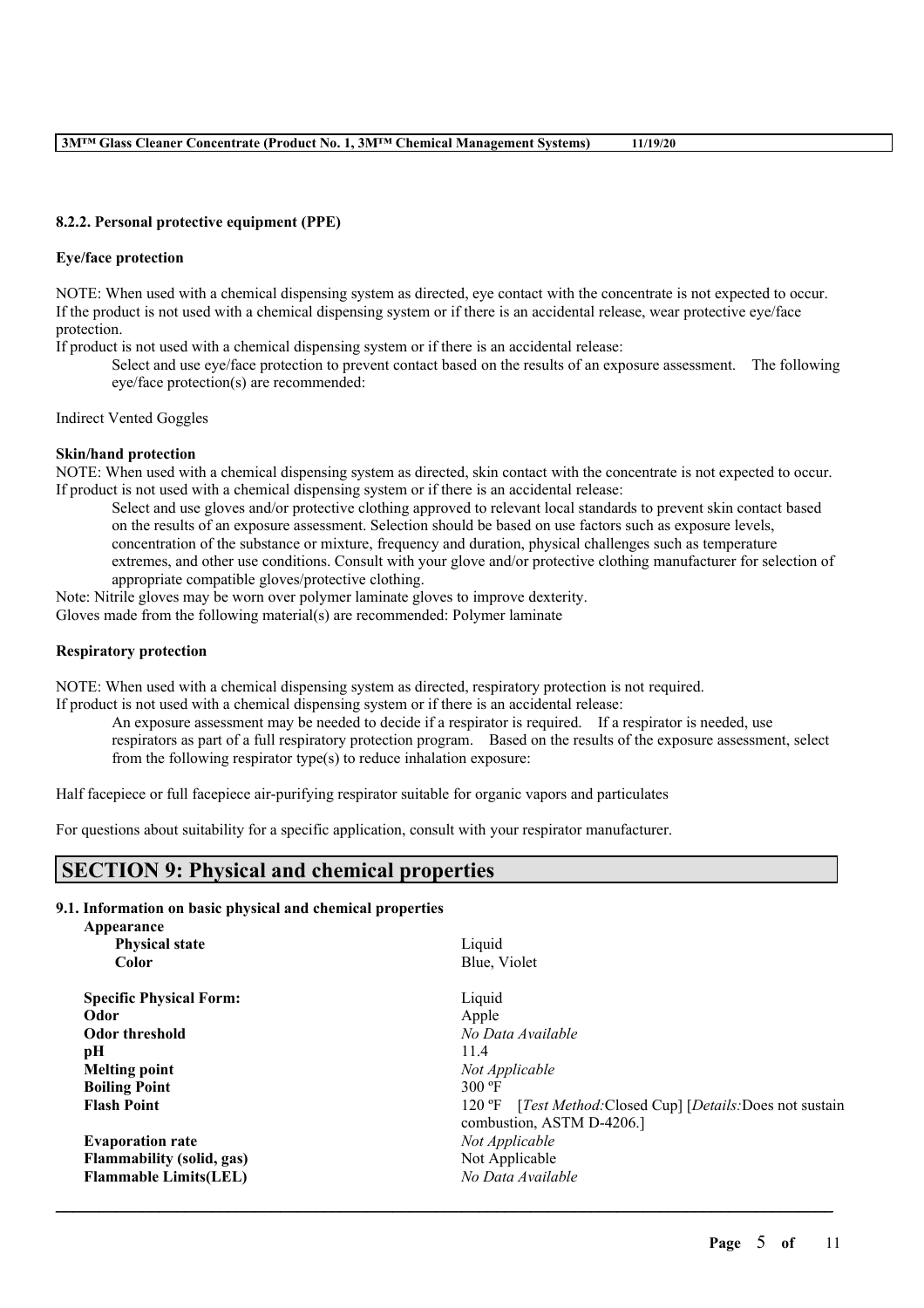| No Data Available                                          |  |  |
|------------------------------------------------------------|--|--|
| No Data Available                                          |  |  |
| No Data Available                                          |  |  |
| No Data Available                                          |  |  |
| 1.019 $[RefStd:WATER=1]$                                   |  |  |
| Complete                                                   |  |  |
| No Data Available                                          |  |  |
| Not Applicable                                             |  |  |
| Not Applicable                                             |  |  |
| No Data Available                                          |  |  |
| $\leq 50$ centipoise                                       |  |  |
| Not Applicable                                             |  |  |
| 3 - 7 % [ <i>Test Method:calculated per CARB title 2</i> ] |  |  |
| $70 - 100 \%$                                              |  |  |
| 100 - 300 g/l [Test Method: calculated per CARB title 2]   |  |  |
|                                                            |  |  |

# **SECTION 10: Stability and reactivity**

### **10.1. Reactivity**

This material may be reactive with certain agents under certain conditions - see the remaining headings in this section.

# **10.2. Chemical stability**

Stable.

### **10.3. Possibility of hazardous reactions**

Hazardous polymerization will not occur.

**10.4. Conditions to avoid** None known.

**10.5. Incompatible materials** Strong oxidizing agents

## **10.6. Hazardous decomposition products**

None known.

Refer to section 5.2 for hazardous decomposition products during combustion.

# **SECTION 11: Toxicological information**

The information below may not be consistent with the material classification in Section 2 if specific ingredient **classifications are mandated by a competent authority. In addition, toxicological data on ingredients may not be** reflected in the material classification and/or the signs and symptoms of exposure, because an ingredient may be present below the threshold for labeling, an ingredient may not be available for exposure, or the data may not be **relevant to the material as a whole.**

**11.1. Information on Toxicological effects**

**Signs and Symptoms of Exposure**

Based on test data and/or information on the components, this material may produce the following health effects:

 $\mathcal{L}_\mathcal{L} = \mathcal{L}_\mathcal{L} = \mathcal{L}_\mathcal{L} = \mathcal{L}_\mathcal{L} = \mathcal{L}_\mathcal{L} = \mathcal{L}_\mathcal{L} = \mathcal{L}_\mathcal{L} = \mathcal{L}_\mathcal{L} = \mathcal{L}_\mathcal{L} = \mathcal{L}_\mathcal{L} = \mathcal{L}_\mathcal{L} = \mathcal{L}_\mathcal{L} = \mathcal{L}_\mathcal{L} = \mathcal{L}_\mathcal{L} = \mathcal{L}_\mathcal{L} = \mathcal{L}_\mathcal{L} = \mathcal{L}_\mathcal{L}$ 

**Inhalation:**

# **Substance Condition**

**Page** 6 **of** 11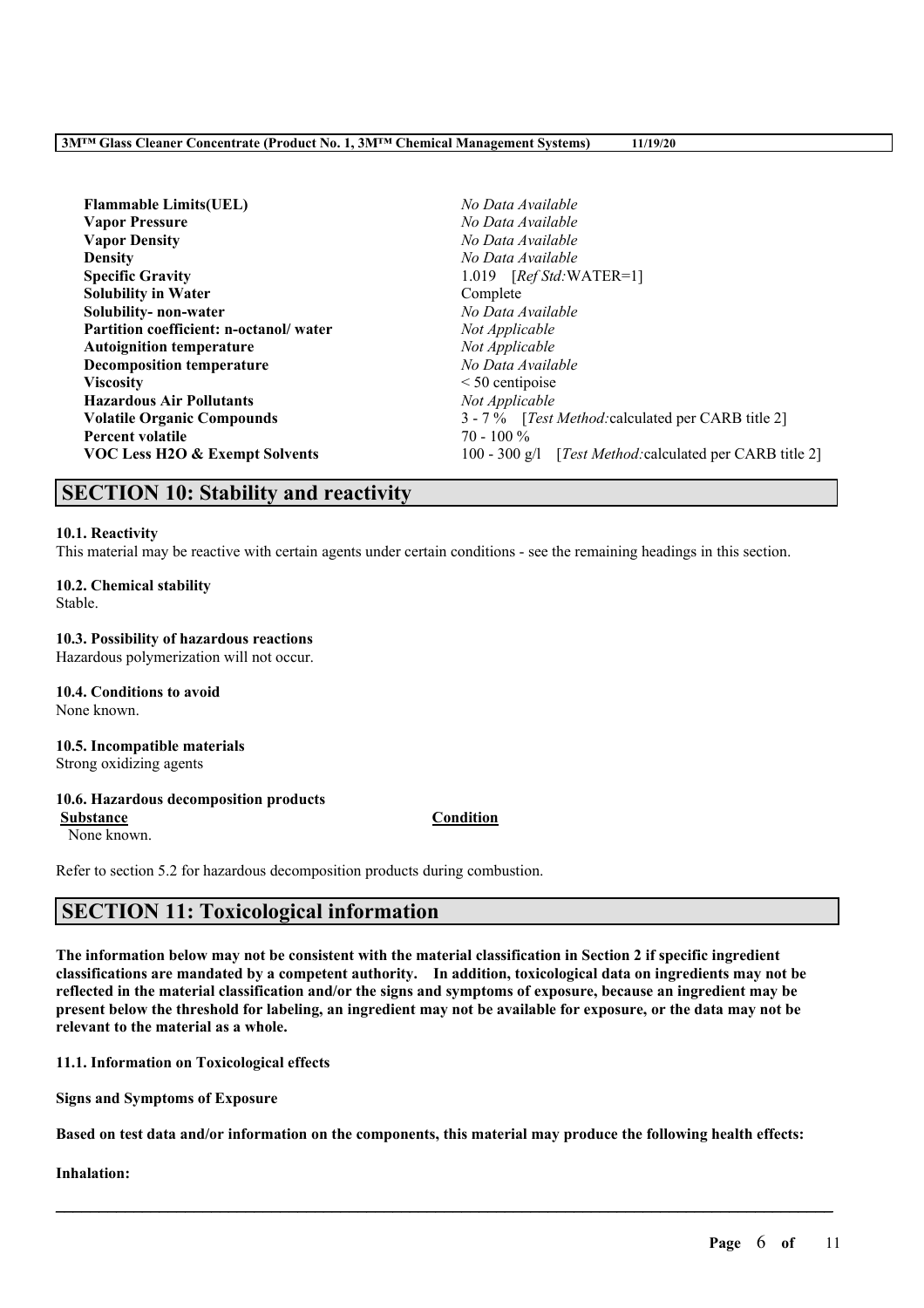Respiratory Tract Irritation: Signs/symptoms may include cough, sneezing, nasal discharge, headache, hoarseness, and nose and throat pain.

## **Skin Contact:**

Mild Skin Irritation: Signs/symptoms may include localized redness, swelling, itching, and dryness.

#### **Eye Contact:**

Severe Eye Irritation: Signs/symptoms may include significant redness, swelling, pain, tearing, cloudy appearance of the cornea, and impaired vision.

#### **Ingestion:**

Gastrointestinal Irritation: Signs/symptoms may include abdominal pain, stomach upset, nausea, vomiting and diarrhea.

#### **Toxicological Data**

If a component is disclosed in section 3 but does not appear in a table below, either no data are available for that endpoint or the data are not sufficient for classification.

## **Acute Toxicity**

| <b>Name</b>           | Route       | <b>Species</b> | Value                                             |
|-----------------------|-------------|----------------|---------------------------------------------------|
| Overall product       | Dermal      |                | No data available; calculated $ATE > 5,000$ mg/kg |
| Overall product       | Ingestion   |                | No data available; calculated $ATE > 5,000$ mg/kg |
| Decyl Glucoside       | Dermal      | Rabbit         | $LD50 > 11,200$ mg/kg                             |
| Decyl Glucoside       | Ingestion   | Rat            | LD50 3,730 mg/kg                                  |
| Isopropanol           | Dermal      | Rabbit         | $12,870$ mg/kg<br>LD50                            |
| Isopropanol           | Inhalation- | Rat            | LC50 72.6 mg/l                                    |
|                       | Vapor (4    |                |                                                   |
|                       | hours)      |                |                                                   |
| Isopropanol           | Ingestion   | Rat            | LD50 $4,710$ mg/kg                                |
| Lauryl Glucoside      | Dermal      | Rabbit         | $LD50 > 1,000$ mg/kg                              |
| Lauryl Glucoside      | Ingestion   | Rat            | $LD50 > 2,500$ mg/kg                              |
| SODIUM LAURYL SULFATE | Dermal      | Rabbit         | LD50 $580$ mg/kg                                  |
| SODIUM LAURYL SULFATE | Inhalation- | Rat            | $LC50 > 0.975$ mg/l                               |
|                       | Dust/Mist   |                |                                                   |
|                       | (4 hours)   |                |                                                   |
| SODIUM LAURYL SULFATE | Ingestion   | Rat            | LD50<br>$1,650$ mg/kg                             |
| POTASSIUM CARBONATE   | Dermal      | Rabbit         | $LD50 > 2,000$ mg/kg                              |
| POTASSIUM CARBONATE   | Inhalation- | Rat            | $LC50 > 5.58$ mg/l                                |
|                       | Dust/Mist   |                |                                                   |
|                       | (4 hours)   |                |                                                   |
| POTASSIUM CARBONATE   | Ingestion   | Rat            | LD50 1,870 mg/kg                                  |
| <b>GLYCERIN</b>       | Dermal      | Rabbit         | LD50 estimated to be $> 5,000$ mg/kg              |
| <b>GLYCERIN</b>       | Ingestion   | Rat            | $LD50 > 5,000$ mg/kg                              |
| Acid Blue 9           | Ingestion   | Rat            | $LD50 > 2,000$ mg/kg                              |
| Acid Blue 9           | Dermal      | similar        | LD50 Not available                                |
|                       |             | health         |                                                   |
|                       |             | hazards        |                                                   |

 $\overline{ATE}$  = acute toxicity estimate

### **Skin Corrosion/Irritation**

| Name                  | <b>Species</b> | Value                     |
|-----------------------|----------------|---------------------------|
|                       |                |                           |
| Isopropanol           | Multiple       | No significant irritation |
|                       | animal         |                           |
|                       | species        |                           |
| Lauryl Glucoside      | Rabbit         | Irritant                  |
| SODIUM LAURYL SULFATE | Rabbit         | Irritant                  |
| POTASSIUM CARBONATE   | Rabbit         | Minimal irritation        |
| <b>GLYCERIN</b>       | Rabbit         | No significant irritation |

#### **Serious Eye Damage/Irritation**

| <b>Name</b> | snecies | $\sim$ 3<br>'alue |
|-------------|---------|-------------------|
|             |         |                   |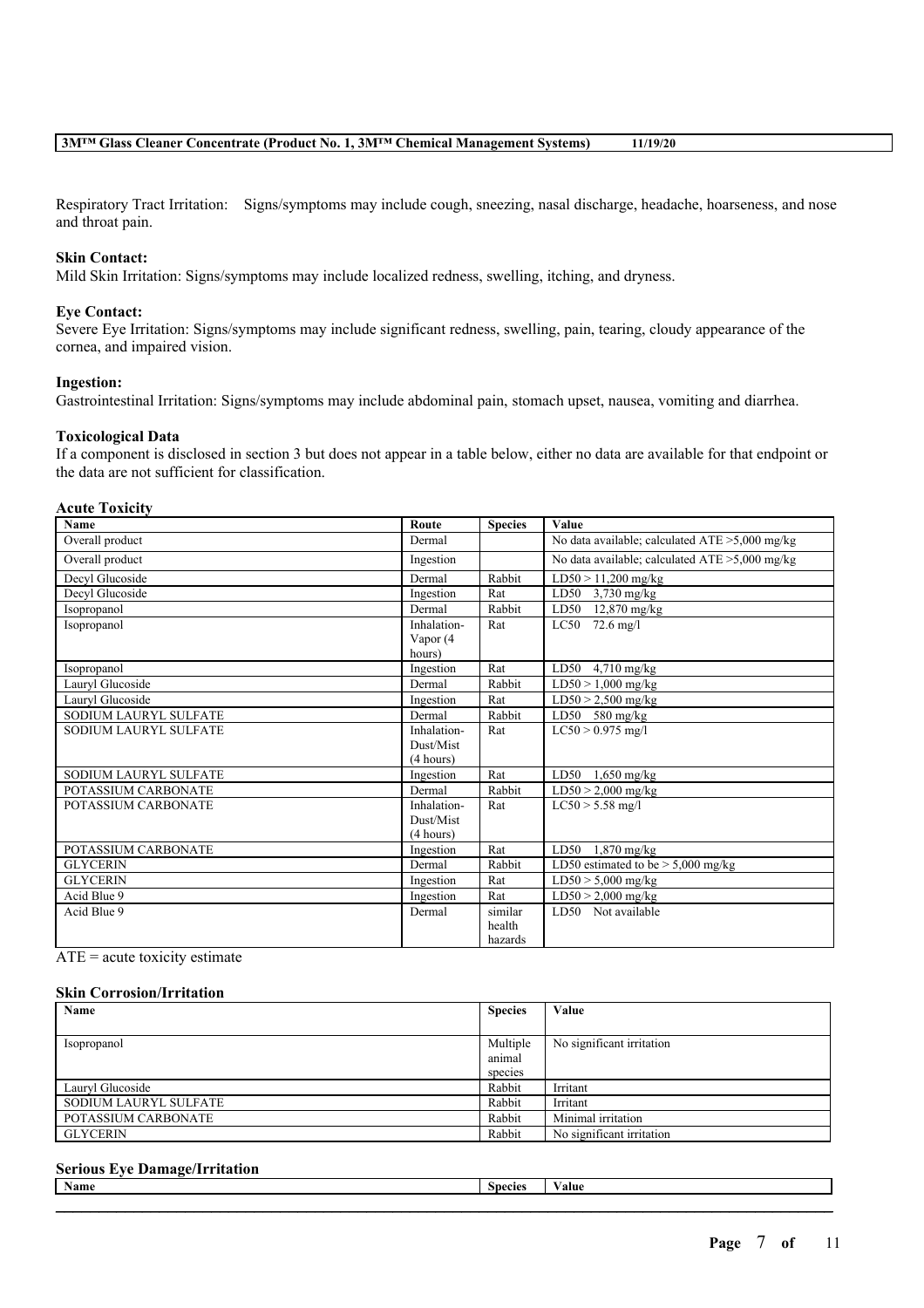## **3M™ Glass Cleaner Concentrate (Product No. 1, 3M™ Chemical Management Systems) 11/19/20**

| Overall product       | In vitro | Severe irritant           |
|-----------------------|----------|---------------------------|
|                       | data     |                           |
| <i>s</i> opropanol    | Rabbit   | Severe irritant           |
| Lauryl Glucoside      | Rabbit   | Corrosive                 |
| SODIUM LAURYL SULFATE | Rabbit   | Corrosive                 |
| POTASSIUM CARBONATE   | Rabbit   | Corrosive                 |
| GLYCERIN              | Rabbit   | No significant irritation |

## **Skin Sensitization**

| Name               | <b>Species</b> | Value          |
|--------------------|----------------|----------------|
| <i>s</i> opropanol | Guinea         | Not classified |
|                    | pig            |                |
| Lauryl Glucoside   | Guinea         | Not classified |
|                    | pig            |                |
| <b>GLYCERIN</b>    | Guinea         | Not classified |
|                    | pig            |                |

# **Respiratory Sensitization**

For the component/components, either no data are currently available or the data are not sufficient for classification.

## **Germ Cell Mutagenicity**

| Name               | Route    | Value         |
|--------------------|----------|---------------|
|                    |          |               |
| <i>s</i> opropanol | In Vitro | Not mutagenic |
| Isopropanol        | In vivo  | Not mutagenic |
| Lauryl Glucoside   | In Vitro | Not mutagenic |
| Laurvl Glucoside   | In vivo  | Not mutagenic |

### **Carcinogenicity**

| Name            | Route      | <b>Species</b> | Value                                                                           |
|-----------------|------------|----------------|---------------------------------------------------------------------------------|
| Isopropanol     | Inhalation | Rat            | Some positive data exist, but the data are not<br>sufficient for classification |
| <b>GLYCERIN</b> | Ingestion  | Mouse          | Some positive data exist, but the data are not<br>sufficient for classification |

## **Reproductive Toxicity**

## **Reproductive and/or Developmental Effects**

| Name            | Route      | Value                                  | <b>Species</b> | <b>Test Result</b>              | Exposure<br><b>Duration</b> |
|-----------------|------------|----------------------------------------|----------------|---------------------------------|-----------------------------|
| Isopropanol     | Ingestion  | Not classified for development         | Rat            | <b>NOAEL 400</b><br>mg/kg/day   | during<br>organogenesi      |
| Isopropanol     | Inhalation | Not classified for development         | Rat            | LOAEL <sub>9</sub><br>mg/l      | during<br>gestation         |
| <b>GLYCERIN</b> | Ingestion  | Not classified for female reproduction | Rat            | <b>NOAEL 2,000</b><br>mg/kg/day | 2 generation                |
| <b>GLYCERIN</b> | Ingestion  | Not classified for male reproduction   | Rat            | <b>NOAEL 2,000</b><br>mg/kg/day | 2 generation                |
| <b>GLYCERIN</b> | Ingestion  | Not classified for development         | Rat            | <b>NOAEL 2,000</b><br>mg/kg/day | 2 generation                |

# **Target Organ(s)**

## **Specific Target Organ Toxicity - single exposure**

| Name        | Route      | Target Organ(s)        | Value                             | <b>Species</b> | <b>Test Result</b> | Exposure        |
|-------------|------------|------------------------|-----------------------------------|----------------|--------------------|-----------------|
|             |            |                        |                                   |                |                    | <b>Duration</b> |
| Isopropanol | Inhalation | central nervous        | May cause drowsiness or           | Human          | <b>NOAEL Not</b>   |                 |
|             |            | system depression      | dizziness                         |                | available          |                 |
| Isopropanol | Inhalation | respiratory irritation | Some positive data exist, but the | Human          | <b>NOAEL Not</b>   |                 |
|             |            |                        | data are not sufficient for       |                | available          |                 |

 $\mathcal{L}_\mathcal{L} = \mathcal{L}_\mathcal{L} = \mathcal{L}_\mathcal{L} = \mathcal{L}_\mathcal{L} = \mathcal{L}_\mathcal{L} = \mathcal{L}_\mathcal{L} = \mathcal{L}_\mathcal{L} = \mathcal{L}_\mathcal{L} = \mathcal{L}_\mathcal{L} = \mathcal{L}_\mathcal{L} = \mathcal{L}_\mathcal{L} = \mathcal{L}_\mathcal{L} = \mathcal{L}_\mathcal{L} = \mathcal{L}_\mathcal{L} = \mathcal{L}_\mathcal{L} = \mathcal{L}_\mathcal{L} = \mathcal{L}_\mathcal{L}$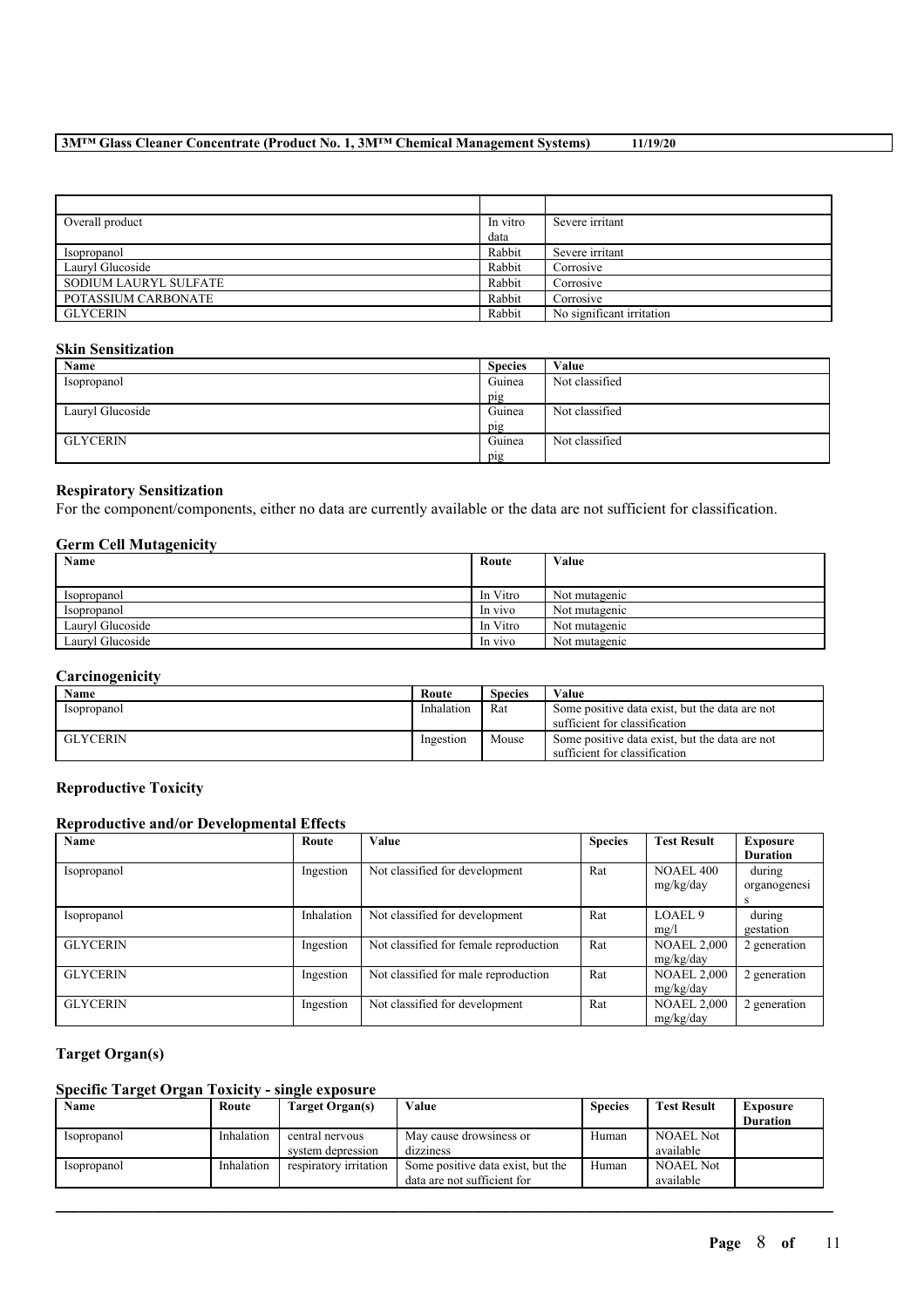### **3M™ Glass Cleaner Concentrate (Product No. 1, 3M™ Chemical Management Systems) 11/19/20**

|                      |            |                        | classification                    |         |                   |              |
|----------------------|------------|------------------------|-----------------------------------|---------|-------------------|--------------|
| Isopropanol          | Inhalation | auditory system        | Not classified                    | Guinea  | <b>NOAEL 13.4</b> | 24 hours     |
|                      |            |                        |                                   | pig     | mg/l              |              |
| Isopropanol          | Ingestion  | central nervous        | May cause drowsiness or           | Human   | <b>NOAEL Not</b>  | poisoning    |
|                      |            | system depression      | dizziness                         |         | available         | and/or abuse |
| Lauryl Glucoside     | Inhalation | respiratory irritation | Some positive data exist, but the | similar | NOAEL not         |              |
|                      |            |                        | data are not sufficient for       | health  | available         |              |
|                      |            |                        | classification                    | hazards |                   |              |
| <b>SODIUM LAURYL</b> | Inhalation | respiratory irritation | May cause respiratory irritation  | similar | <b>NOAEL Not</b>  |              |
| <b>SULFATE</b>       |            |                        |                                   | health  | available         |              |
|                      |            |                        |                                   | hazards |                   |              |
| <b>POTASSIUM</b>     | Inhalation | respiratory irritation | May cause respiratory irritation  |         | NOAEL not         |              |
| <b>CARBONATE</b>     |            |                        |                                   |         | available         |              |

# **Specific Target Organ Toxicity - repeated exposure**

| -<br>o<br>Name   | Route      | <b>Target Organ(s)</b>                                                                                   | Value          | <b>Species</b> | <b>Test Result</b>                 | <b>Exposure</b><br><b>Duration</b> |
|------------------|------------|----------------------------------------------------------------------------------------------------------|----------------|----------------|------------------------------------|------------------------------------|
| Isopropanol      | Inhalation | kidney and/or<br>bladder                                                                                 | Not classified | Rat            | <b>NOAEL 12.3</b><br>mg/l          | 24 months                          |
| Isopropanol      | Inhalation | nervous system                                                                                           | Not classified | Rat            | <b>NOAEL 12</b><br>mg/l            | 13 weeks                           |
| Isopropanol      | Ingestion  | kidney and/or<br>bladder                                                                                 | Not classified | Rat            | <b>NOAEL 400</b><br>mg/kg/day      | 12 weeks                           |
| Lauryl Glucoside | Ingestion  | gastrointestinal tract                                                                                   | Not classified | Rat            | <b>NOAEL 250</b><br>mg/kg/day      | 90 days                            |
| Lauryl Glucoside | Ingestion  | endocrine system  <br>liver   immune<br>system   nervous<br>system  <br>hematopoietic<br>system $ $ eyes | Not classified | Rat            | <b>NOAEL</b><br>1,000<br>mg/kg/day | 90 days                            |
| <b>GLYCERIN</b>  | Inhalation | respiratory system  <br>heart   liver   kidney<br>and/or bladder                                         | Not classified | Rat            | <b>NOAEL 3.91</b><br>mg/l          | 14 days                            |
| <b>GLYCERIN</b>  | Ingestion  | endocrine system  <br>hematopoietic<br>system   liver  <br>kidney and/or<br>bladder                      | Not classified | Rat            | NOAEL<br>10,000<br>mg/kg/day       | 2 years                            |

## **Aspiration Hazard**

For the component/components, either no data are currently available or the data are not sufficient for classification.

Please contact the address or phone number listed on the first page of the SDS for additional toxicological information **on this material and/or its components.**

# **SECTION 12: Ecological information**

# **Ecotoxicological information**

Please contact the address or phone number listed on the first page of the SDS for additional ecotoxicological information on this material and/or its components.

## **Chemical fate information**

Please contact the address or phone number listed on the first page of the SDS for additional chemical fate information on this material and/or its components.

 $\mathcal{L}_\mathcal{L} = \mathcal{L}_\mathcal{L} = \mathcal{L}_\mathcal{L} = \mathcal{L}_\mathcal{L} = \mathcal{L}_\mathcal{L} = \mathcal{L}_\mathcal{L} = \mathcal{L}_\mathcal{L} = \mathcal{L}_\mathcal{L} = \mathcal{L}_\mathcal{L} = \mathcal{L}_\mathcal{L} = \mathcal{L}_\mathcal{L} = \mathcal{L}_\mathcal{L} = \mathcal{L}_\mathcal{L} = \mathcal{L}_\mathcal{L} = \mathcal{L}_\mathcal{L} = \mathcal{L}_\mathcal{L} = \mathcal{L}_\mathcal{L}$ 

# **SECTION 13: Disposal considerations**

## **13.1. Disposal methods**

Dispose of contents/ container in accordance with the local/regional/national/international regulations.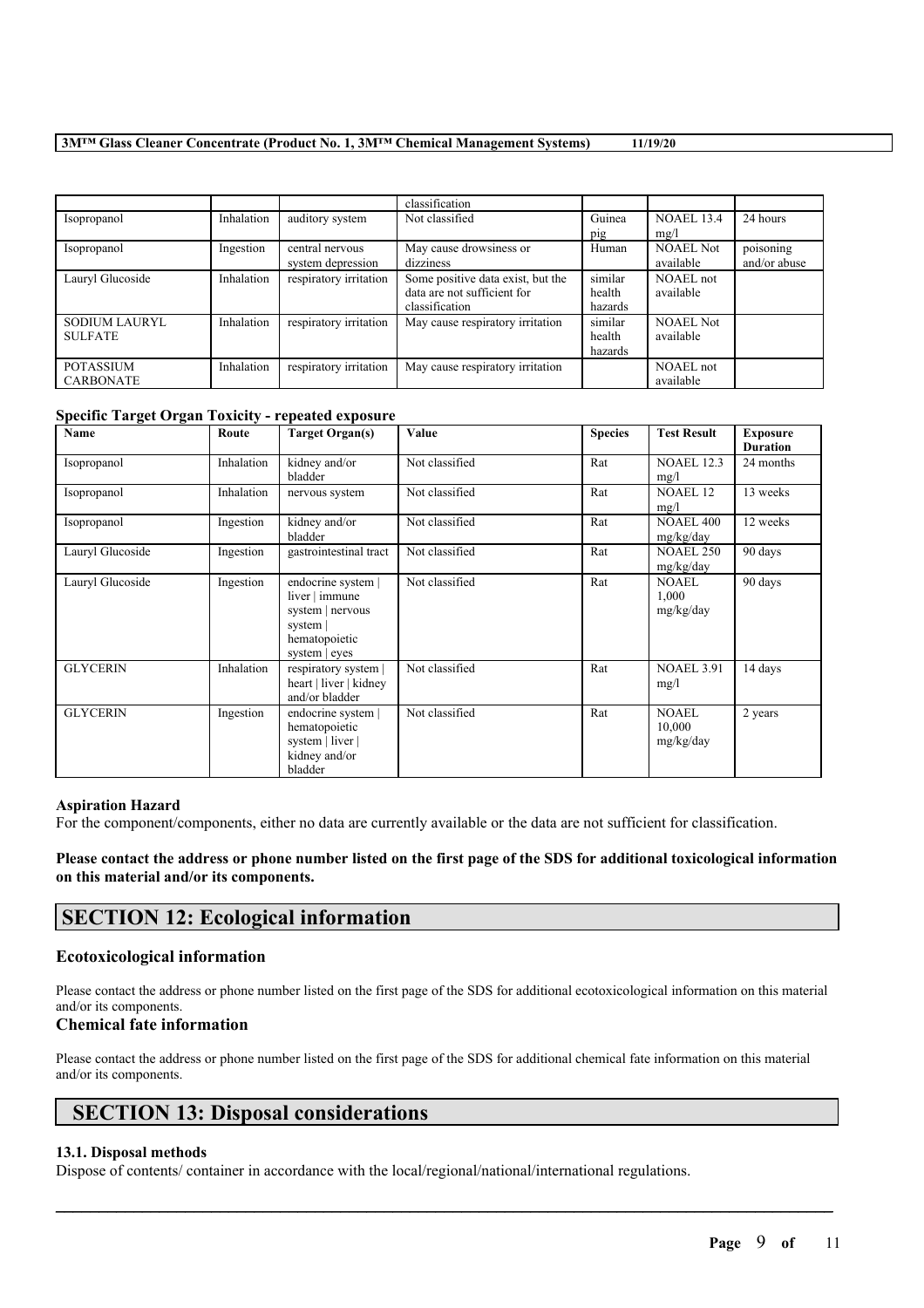|  |  |  | 3M™ Glass Cleaner Concentrate (Product No. 1, 3M™ Chemical Management Systems) | 11/19/20 |
|--|--|--|--------------------------------------------------------------------------------|----------|
|  |  |  |                                                                                |          |

Incinerate in a permitted waste incineration facility. As a disposal alternative, utilize an acceptable permitted waste disposal facility. Empty drums/barrels/containers used for transporting and handling hazardous chemicals (chemical substances/mixtures/preparations classified as Hazardous as per applicable regulations) shall be considered, stored, treated & disposed of as hazardous wastes unless otherwise defined by applicable waste regulations. Consult with the respective regulating authorities to determine the available treatment and disposal facilities.

# **EPA Hazardous Waste Number (RCRA):** D001 (Ignitable)

# **SECTION 14: Transport Information**

For Transport Information, please visit http://3M.com/Transportinfo or call 1-800-364-3577 or 651-737-6501.

# **SECTION 15: Regulatory information**

# **15.1. US Federal Regulations**

### **EPCRA 311/312 Hazard Classifications:**

| <b>Physical Hazards</b>                         |  |
|-------------------------------------------------|--|
| Flammable (gases, aerosols, liquids, or solids) |  |

## **Health Hazards**

Serious eye damage or eye irritation

# **15.2. State Regulations**

## **15.3. Chemical Inventories**

The components of this material are in compliance with the provisions of Australia National Industrial Chemical Notification and Assessment Scheme (NICNAS). Certain restrictions may apply. Contact the selling division for additional information.

The components of this product are in compliance with the new substance notification requirements of CEPA.

The components of this material are in compliance with the provisions of the Korean Toxic Chemical Control Law. Certain restrictions may apply. Contact the selling division for additional information.

The components of this material are in compliance with the provisions of Philippines RA 6969 requirements. Certain restrictions may apply. Contact the selling division for additional information.

The components of this product are in compliance with the chemical notification requirements of TSCA. All required components of this product are listed on the active portion of the TSCA Inventory.

This product complies with the New Zealand Hazardous Substances and New Organisms Act (1996).

# **15.4. International Regulations**

**This SDS has been prepared to meet the U.S. OSHA Hazard Communication Standard, 29 CFR 1910.1200.**

 $\mathcal{L}_\mathcal{L} = \mathcal{L}_\mathcal{L} = \mathcal{L}_\mathcal{L} = \mathcal{L}_\mathcal{L} = \mathcal{L}_\mathcal{L} = \mathcal{L}_\mathcal{L} = \mathcal{L}_\mathcal{L} = \mathcal{L}_\mathcal{L} = \mathcal{L}_\mathcal{L} = \mathcal{L}_\mathcal{L} = \mathcal{L}_\mathcal{L} = \mathcal{L}_\mathcal{L} = \mathcal{L}_\mathcal{L} = \mathcal{L}_\mathcal{L} = \mathcal{L}_\mathcal{L} = \mathcal{L}_\mathcal{L} = \mathcal{L}_\mathcal{L}$ 

# **SECTION 16: Other information**

#### **NFPA Hazard Classification**

**Health:** 2 **Flammability:** 2 **Instability:** 0 **Special Hazards:** None